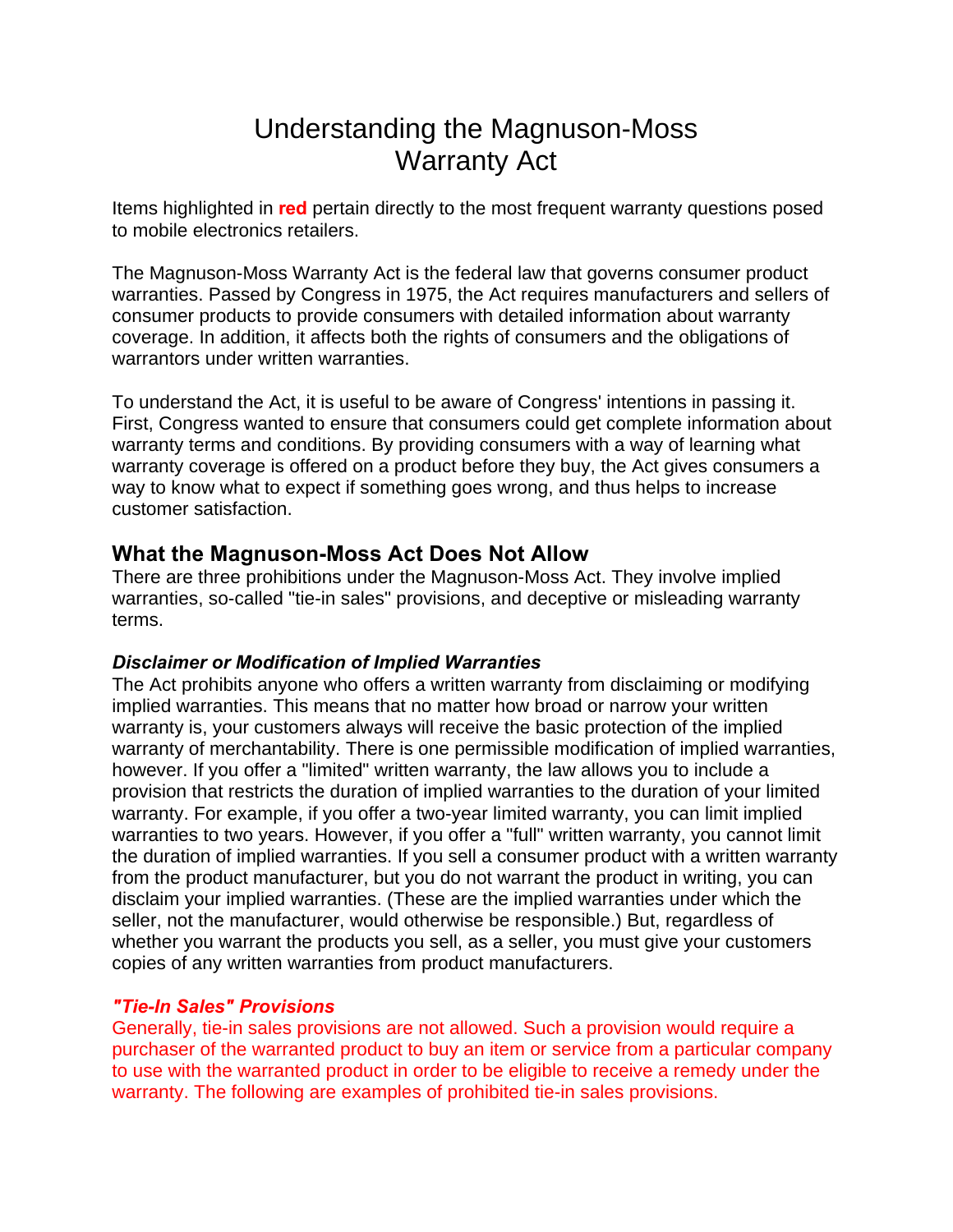In order to keep your new Plenum Brand Vacuum Cleaner warranty in effect, you must use genuine Plenum Brand Filter Bags. Failure to have scheduled maintenance performed, at your expense, by the Great American Maintenance Company, Inc., voids this warranty.

#### *Deceptive Warranty Terms*

Obviously, warranties must not contain deceptive or misleading terms. You cannot offer a warranty that appears to provide coverage but, in fact, provides none. For example, a warranty covering only "moving parts" on an electronic product that has no moving parts would be deceptive and unlawful. Similarly, a warranty that promised service that the warrantor had no intention of providing or could not provide would be deceptive and unlawful.

# **Excerpt from Magnuson-Moss Warranty Act**

(b)(1)(A) The Commission shall prescribe rules requiring that the terms of any written warranty on a consumer product be made available to the consumer to the consumer (or prospective consumer) prior to the sale of the product to him/her.

(B) The Commission may prescribe rules for determining the manner and form in which information with respect to any written warranty of a consumer product shall be clearly and conspicuously presented or displayed so as not to mislead the reasonable, average consumer, when such information is contained in advertising, labeling, point-of-sale material, or other representations in writing.

(2) Nothing in this chapter (other than paragraph (3) of this subsection) shall be deemed to authorize the Commission to prescribe the duration of written warranties given or to require that a consumer product or any of its components be warranted.

(3) The Commission may prescribe rules for extending the period of time a written warranty or service contract is in effect to correspond with any period of time in excess of a reasonable period (not less than 10 days) during which the consumer is deprived of the use of such consumer product by reason of failure of the product to conform with the written warranty or by reason of the failure of the warrantor (or service contractor) to carry out such warranty (or service contract) within the period specified in the warranty (or service contract).

#### **Prohibition on conditions for written or implied warranty; waiver by the Commission**

(c) No warrantor of a consumer product may condition his written or implied warranty of such product on the consumer's using, in connection with such product, any article or service (other than article or service provided without charge under terms of the warranty) which is identified by by brand, trade, or corporate name; except that the prohibition of this subsection may be waived by the Commission if - (1) the warrantor satisfies the Commission that the warranted product will function properly only if the article or service so identified is used in connection with the warranted product, and